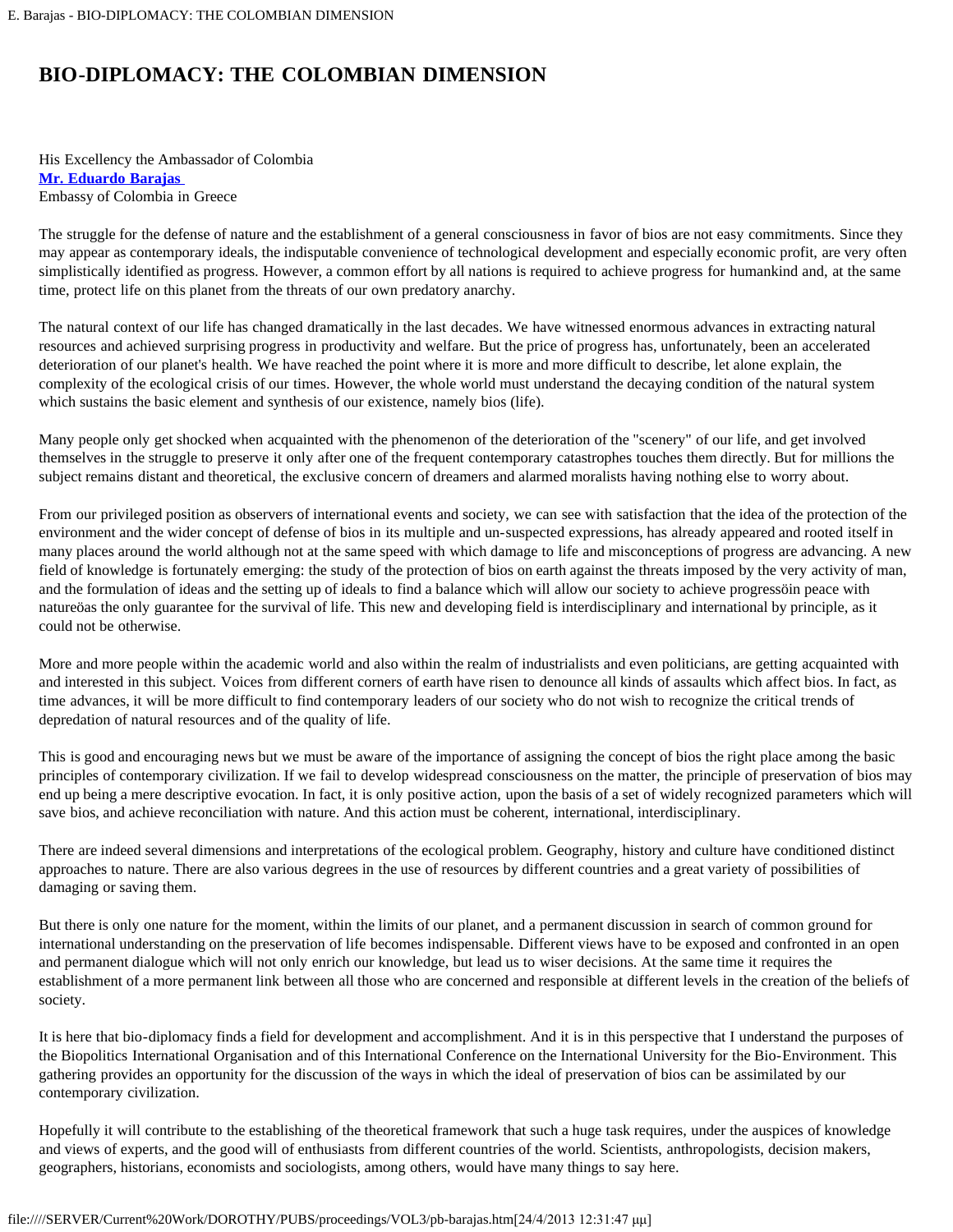My point of view, instead, is simply that of someone who comes from a country exceptionally rich in natural resources and concerned with environmental protection. Colombia is a land of enormous natural wealth and hosts a great variety of ecosystems and a biological diversity which allows one to say that, in certain areas of the country, it is possible to find more vegetable and animal species in one hectare than in many entire nations of other latitudes.

From time immemorial the inhabitants of the country enjoyed absolute access to natural resources and made uncontrolled use of our great wealth. The arrival of European colonizers and the complex process of formation of our contemporary country accelerated the pressure over the environment and generated a trend that resulted in making Columbia a contributor to environmental damage, mainly by way of destruction of natural forests and fauna.

Since 1943 however, the protection of the environment in its contemporary conception started being part of governmental policies. We then initiated a process of preservation of certain areas of special ecological interest, and went on adopting specialized legislation in a normative process that had a very important landmark when, in 1975, we adopted a National Code for Environmental Protection later recommended as a model by the United Nations.

Today, the System of National Parks consists of 42 areas classified as National Natural Parks, Flora and Fauna Sanctuaries, Special Reserves and Unique Natural Areas. In this way we are protecting submarine coral reefs in the Atlantic Ocean, islands with unique flora and fauna in the Pacific Ocean, volcanoes of the Andes, the exceptional Sierra Nevada de Santa Marta which contains every biotic zone, from arid seaboard to snow-covered peaks at almost 6,000 meters above the sea level within a distance of 36 kilometers, and the exceptional Serrania de la Macarena which, isolated from the Andes, preserves one of the most exotic ecosystems in the world. The special treatment of these areas has conservation, research, education and recreation purposes. They are not inaccessible, nor forbidden areas. The idea behind their organization is to teach Colombians to be aware of our wealth and of the importance of bios.

Our share of Amazon rainforests has rightly deserved particular attention. Colombia is not only a signatory and strong supporter of the Amazon Cooperation Treaty, one of the most valid and important contemporary examples of bio-diplomacy, but has taken special measures concerning the defense of that ecosystem. The Colombian Amazon Basin covers more than 400,000 square kilometers, an area three times that of Greece, and at the same time represents 35% of our territory. It has been established that the northwest region of the Amazon, which corresponds to Colombia, is one of the richest areas of the world in terms of flora and fauna. This explains the reputation of the country among botanists and other researchers of the science of bios.

To preserve this valuable patrimony, the government has in the past decade vigorously implemented a strategy for the protection of the environment as well as of the rights of the indigenous peoples. As part of this policy, Colombia has created the largest Indian reserve in the world, an area of 18 million hectares. The basic idea behind this determination is the belief that the knowledge, social organization and way of life of Indian communities, which have inhabited the area for more than 8,000 years, are the best guarantee for the preservation of our Amazon patrimony.

The expansion of the agriculture frontier through colonization has been discarded. The Indians will now have in their hands a great share, almost 50%, of our Amazon basin. We are aware of the fact that the pressures from the part of the colonizers and entrepreneurs will continue and the danger of senseless exploitation is still alive. We know that legal measures may not suffice, and we are looking for appropriate technologies and a system of management of the resources of the region which allows rational exploitation of the ecosystem.

Apart from the system of national parks and the adoption of an Amazon policy, we have divided the whole country, which also includes the Andean, Carribean and Pacific regions, into bio-geographical areas. This division will be at the basis of decision-making in different fields and will help a more rational exploitation of resources. This distribution has been the result of an inter-disciplinary analysis which took into account morphology, hydrology, geology, climate, vegetation, flora, fauna, archaeology, ethnography, history and cultural diversity. These are, in a few lines, the main achievements of one of the so-called underdeveloped countries in the field of environmental protection. We do not pretend to assert that we have everything under control. The inventory of difficulties we face is still very long, and if we see the environmental problem in its international dimensions there are many reflections to make.

It seems that there are many misconceptions associated with the contributing factors to the degradation of bios around the world. The character and proportion of threats to life changes from region to region and in accordance to the prevailing conditions of development of different societies. It is not only the need of the poor but the greed of the rich that one can find at the roots of the assault on natural resources.

Several countries of the North have exhausted their natural forests through a millenary process of development and today very strictly preserve their own natural wealth. These countries are being supplied with hardwood and other materials from tropical areas at prices which are insignificant if one takes into account the real value of the wealth being destroyed to attend their demand. This inevitably makes us think about the international economic order of our times with its contradiction, in the field of natural resources, between countries which are very rich in natural wealth and house poor societies, and countries with lesser natural resources which are able to enjoy high levels of welfare and benefit from resources found on foreign areas not yet exhausted.